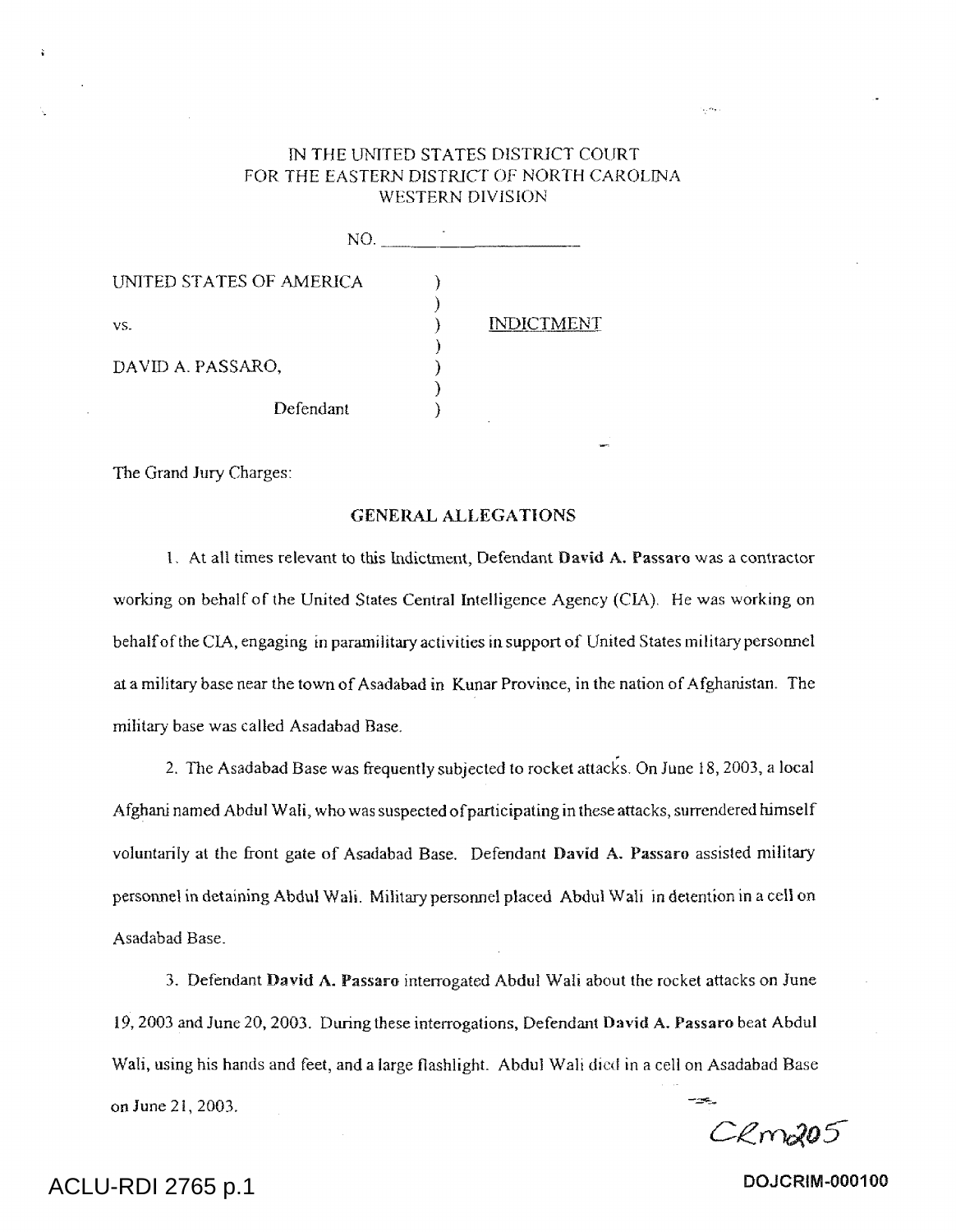#### COUNT ONE

The General Allegations section of this Indictment is incorporated herein, as if set out in full in this count.

On or about June 19, 2003, at a place in the special maritime and territorial jurisdiction of the United States, as provided by Title 18, United States Code, Section 7(9)(A), namely, at a United States Army base near the town of Asadabad, in Kunar Province, Afghanistan, and outside the jurisdiction of any particular State or district, with the defendant's last known address being in Lillington, North Carolina, in the Eastern District of North Carolina, as provided by Title 18, United States Code, Section 3238, the defendant David A. Passaro, being a national of the United States, did willfully, knowingly and intentionally assault Abdul Wali with a dangerous weapon, namely, a flashlight, with intent to do bodily harm to Abdul Wali; all in violation of Title 18, United States Code, Section 113(a)(3).

#### COUNT TWO

The General Allegations section of this Indictment is incorporated herein, as if set out in full in this count.

On or about June 19, 2003, at a place in the special maritime and territorial jurisdiction of the United States, as provided by Title 18, United States Code, Section 7(9)(A), namely, at a United States Army base near the town of Asadabad, in Kunar Province, Afghanistan, and outside the jurisdiction of any particular State or district, with the defendant's last known address being in Lillington, North Carolina, in the Eastern District ofNorth Carolina, as provided by Title 18, United States Code, Section 3238, the defendant **David** A. Passaro, being a national of the United States, did knowingly, and intentionally assault Abdul Wali, and such assault resulted in serious bodily injury to Abdul Wali; all in violation of Title 18, Untied States Code, Section 113(a)(6).

بحرم

# ACLU-RDI 2765 p.2 **DOJCRIM-000101**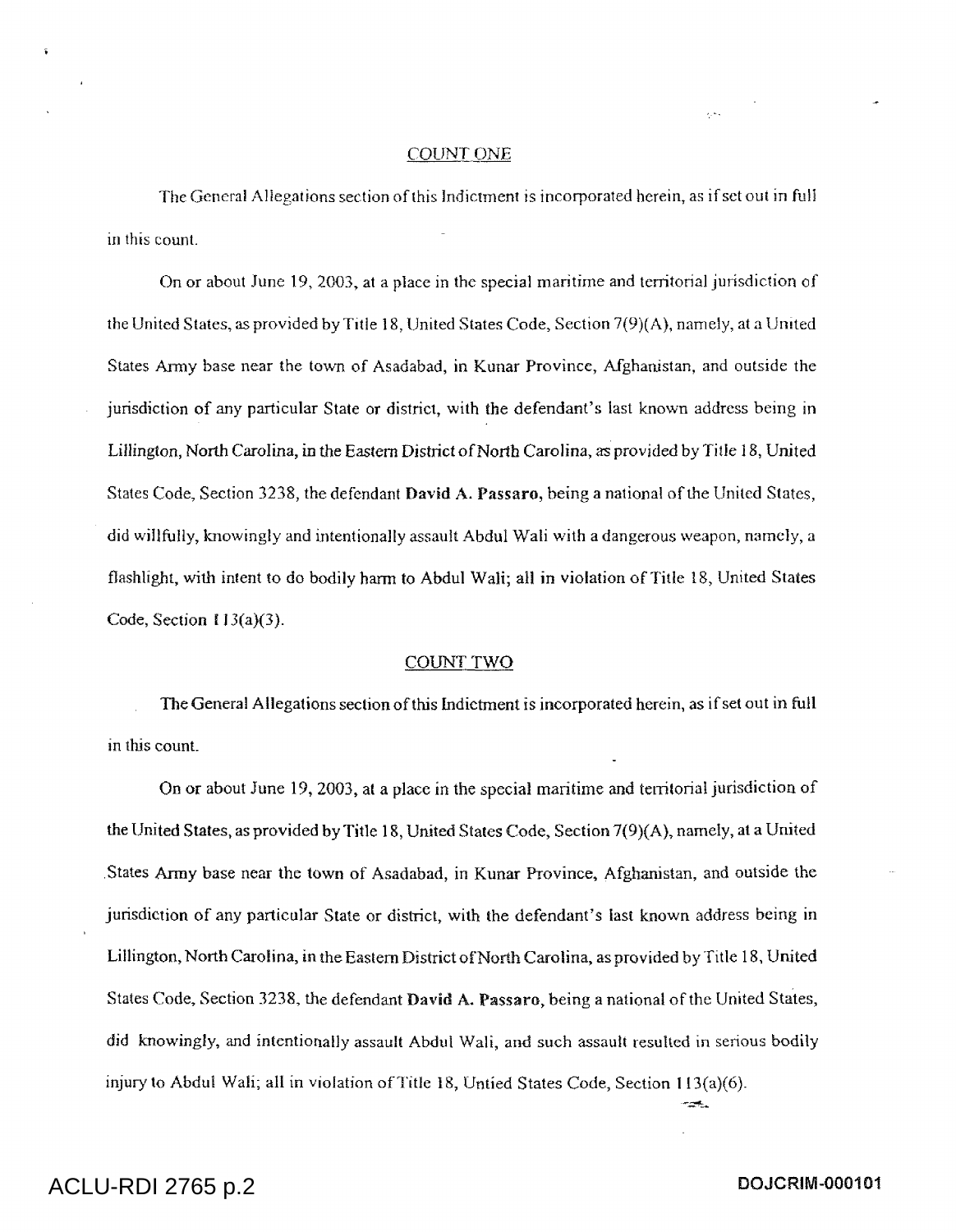#### COUNT THREE

The General Allegations section of this Indictment is incorporated herein, as if set out in full in this count.

On or about June 20, 2003, at a place in the special maritime and territorial jurisdiction of the United States, as provided by Title 18, United States Code, Section 7(9)(A), namely at a United States Army base near the town of Asadabad, in Kunar Province, Afghanistan, and outside the jurisdiction of any particular State or district, with the defendant's last known address being in Lillington, North Carolina, in the Eastern District of North Carolina., *as* provided by Title 18, United States Code, Section 3238, the defendant David A. Passaro, being a national of the United States, did willfully, knowingly, and intentionally assault Abdul Wali with a dangerous weapon, namely, a flashlight, with intent to do bodily harm to Abdul Wali; all in violation of Title 18, United States Code, Section  $113(a)(3)$ .

### COUNT FOUR

The General Allegations section of this Indictment is incorporated herein, *as if* set out in full in this count.

On or about June 20, 2003, at a place in the special maritime and territorial jurisdiction of the United States, as provided by Title 18, United States Code, Section 7(9)(A), namely at a United States Army base near the town of Asadabad, in Kunar Province, Afghanistan, and outside the jurisdiction of any particular State or district, with the defendant's last known address being in Lillington, North Carolina, in the Eastern District of North Carolina, as provided by Title 18, United States Code, Section 3238, the defendant David A. Passaro, being a national of the United States,

# ACLU-RDI 2765 p.3 **DOJCRIM-000102**